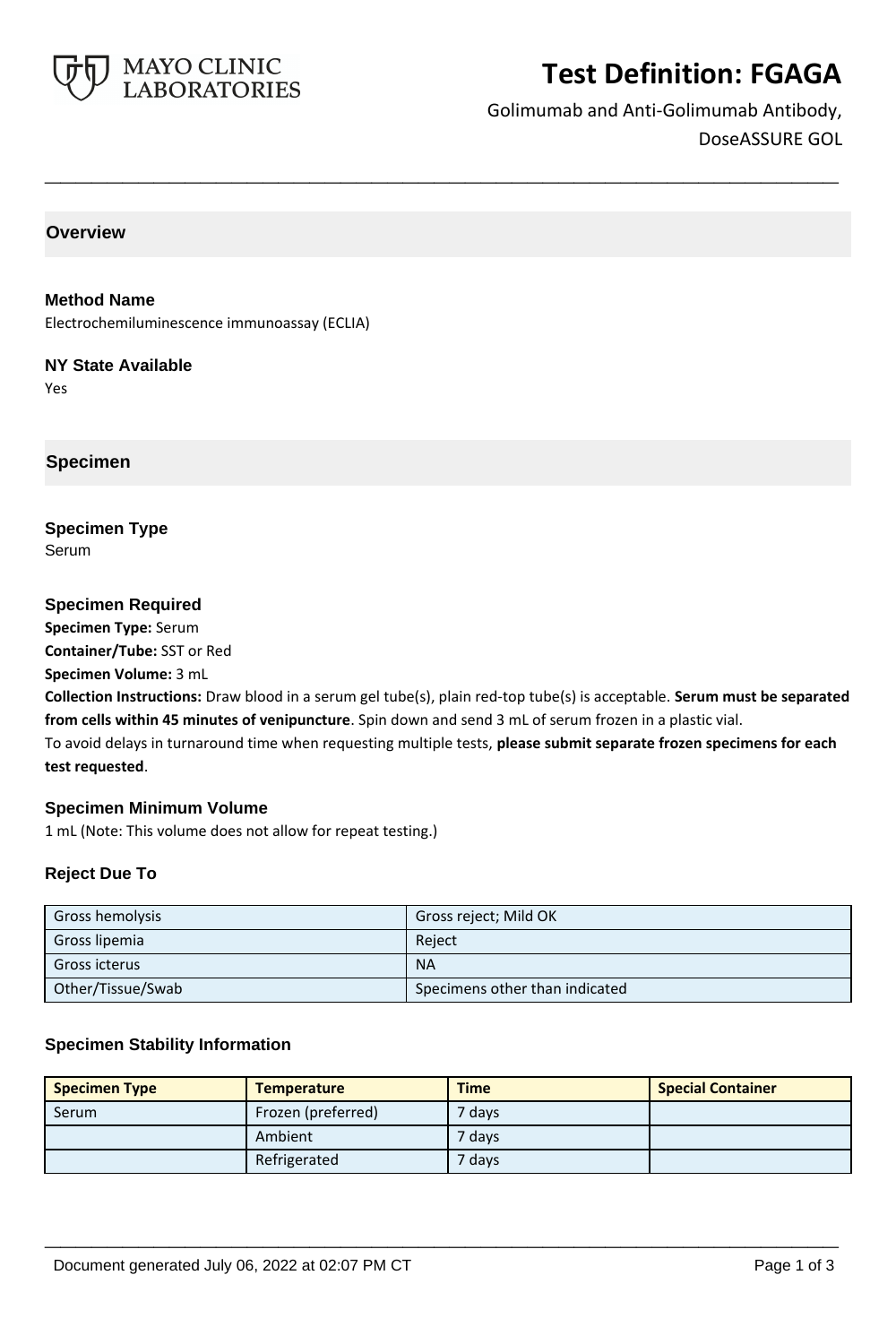

# **Test Definition: FGAGA**

Golimumab and Anti-Golimumab Antibody, DoseASSURE GOL

## **Clinical & Interpretive**

**Reference Values Golimumab**: Quantitation Limit: <0.5 ug/mL

Results of 0.5 ug/mL or higher indicate detection of Golimumab In the presence of serum anti-golimumab antibodies, the golimumab drug level reflects the antibody-unbound (free) fraction of golimumab in serum

**\_\_\_\_\_\_\_\_\_\_\_\_\_\_\_\_\_\_\_\_\_\_\_\_\_\_\_\_\_\_\_\_\_\_\_\_\_\_\_\_\_\_\_\_\_\_\_\_\_\_\_**

#### **Anti-Golimumab Antibody:**

Quantitation Limit: <20 ng/mL

Results of 20 or higher indicate detection of anti-Golimumab antibodies.

#### **Cautions**

Failure of golimumab therapy may not always be due to the presence of anti-golimumab antibodies. Conversely, the absence of anti-golimumab antibodies does not guarantee response to treatment.

## **Performance**

**PDF Report** No

**Day(s) Performed**

Tuesday

**Report Available** 11 - 15 days

**Performing Laboratory Location**

Esoterix Endocrinology

## **Fees & Codes**

### **Fees**

- Authorized users can sign in to [Test Prices](https://www.mayocliniclabs.com/customer-service/client-price-lookup/index.html?unit_code=FGAGA) for detailed fee information.
- Clients without access to Test Prices can contact [Customer Service](http://www.mayocliniclabs.com/customer-service/contacts.html) 24 hours a day, seven days a week.
- Prospective clients should contact their Regional Manager. For assistance, contact [Customer Service.](http://www.mayocliniclabs.com/customer-service/contacts.html)

**\_\_\_\_\_\_\_\_\_\_\_\_\_\_\_\_\_\_\_\_\_\_\_\_\_\_\_\_\_\_\_\_\_\_\_\_\_\_\_\_\_\_\_\_\_\_\_\_\_\_\_**